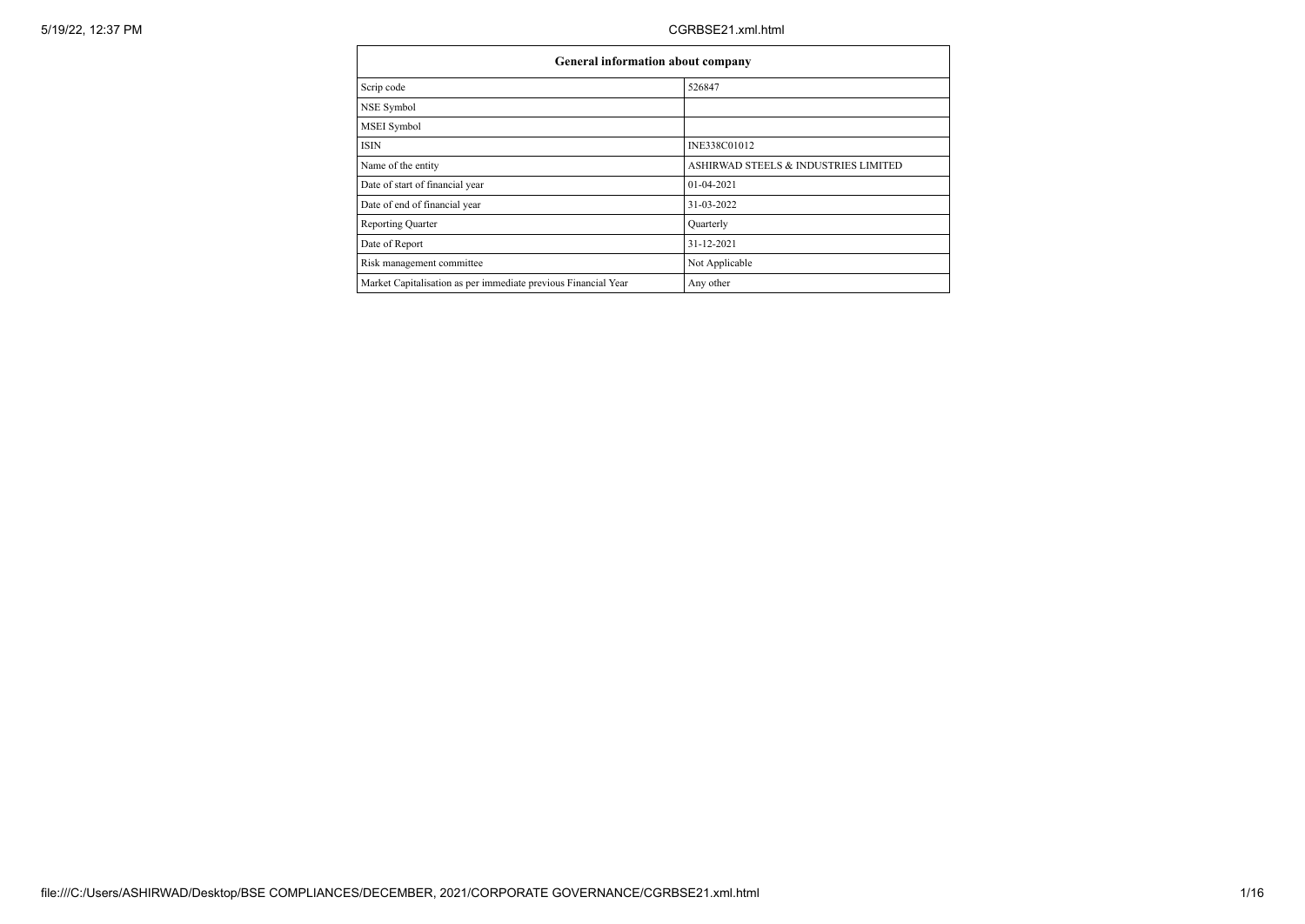|                                                           |                                                                                                                                                                                                                                                                                                                                                                                                                                                                 |                                                 |                     |          |                                                       |                                            |                                                                                                                                                |                                                                                                                                                                   |                                                                                                                                                                          |                                                                                                                                                                                                         | <b>Annexure I</b>                    |                                                |  |    |  |              |     |     |  |  |
|-----------------------------------------------------------|-----------------------------------------------------------------------------------------------------------------------------------------------------------------------------------------------------------------------------------------------------------------------------------------------------------------------------------------------------------------------------------------------------------------------------------------------------------------|-------------------------------------------------|---------------------|----------|-------------------------------------------------------|--------------------------------------------|------------------------------------------------------------------------------------------------------------------------------------------------|-------------------------------------------------------------------------------------------------------------------------------------------------------------------|--------------------------------------------------------------------------------------------------------------------------------------------------------------------------|---------------------------------------------------------------------------------------------------------------------------------------------------------------------------------------------------------|--------------------------------------|------------------------------------------------|--|----|--|--------------|-----|-----|--|--|
|                                                           |                                                                                                                                                                                                                                                                                                                                                                                                                                                                 |                                                 |                     |          |                                                       |                                            |                                                                                                                                                |                                                                                                                                                                   | Annexure I to be submitted by listed entity on quarterly basis                                                                                                           |                                                                                                                                                                                                         |                                      |                                                |  |    |  |              |     |     |  |  |
|                                                           | <b>I. Composition of Board of Directors</b>                                                                                                                                                                                                                                                                                                                                                                                                                     |                                                 |                     |          |                                                       |                                            |                                                                                                                                                |                                                                                                                                                                   |                                                                                                                                                                          |                                                                                                                                                                                                         |                                      |                                                |  |    |  |              |     |     |  |  |
|                                                           | Disclosure of notes on composition of board of directors explanatory                                                                                                                                                                                                                                                                                                                                                                                            |                                                 |                     |          |                                                       |                                            |                                                                                                                                                |                                                                                                                                                                   |                                                                                                                                                                          |                                                                                                                                                                                                         |                                      |                                                |  |    |  |              |     |     |  |  |
| Whether the listed entity has a Regular Chairperson   Yes |                                                                                                                                                                                                                                                                                                                                                                                                                                                                 |                                                 |                     |          |                                                       |                                            |                                                                                                                                                |                                                                                                                                                                   |                                                                                                                                                                          |                                                                                                                                                                                                         |                                      |                                                |  |    |  |              |     |     |  |  |
|                                                           |                                                                                                                                                                                                                                                                                                                                                                                                                                                                 |                                                 |                     |          |                                                       |                                            |                                                                                                                                                |                                                                                                                                                                   |                                                                                                                                                                          |                                                                                                                                                                                                         |                                      | Whether Chairperson is related to MD or CEO No |  |    |  |              |     |     |  |  |
| Sr                                                        | Whether<br>special<br>resolution<br>Title<br>Date of<br>Date<br><b>Initial Date</b><br>Category<br>Name of the<br>passed?<br>Date of Re-<br>(Mr)<br>Category 2<br>passing<br>Date of<br>Category 1<br>PAN<br><b>DIN</b><br>3 of<br>of<br>of<br>of directors<br>cessation<br>Director<br>of directors<br>[Refer Reg.<br>special<br>appointment<br>$\sqrt{ }$<br>Birth<br>directors<br>appointment<br>Ms)<br>resolution<br>$17(1A)$ of<br>Listing<br>Regulations] |                                                 |                     |          |                                                       | Tenure<br>of<br>director<br>(in<br>months) | No of<br>Directorship<br>in listed<br>entities<br>including<br>this listed<br>entity (Refer<br>Regulation<br>17A of<br>Listing<br>Regulations) | No of<br>Independent<br>Directorship<br>in listed<br>entities<br>including<br>this listed<br>entity (Refer<br>Regulation<br>$17A(1)$ of<br>Listing<br>Regulations | Number of<br>memberships<br>in Audit/<br>Stakeholder<br>Committee(s)<br>including this<br>listed entity<br>(Refer<br>Regulation<br>$26(1)$ of<br>Listing<br>Regulations) | No of post of<br>Chairperson<br>in Audit/<br>Stakeholder<br>Committee<br>held in listed<br>entities<br>including<br>this listed<br>entity (Refer<br>Regulation<br>$26(1)$ of<br>Listing<br>Regulations) | Notes for<br>not<br>providing<br>PAN | Notes for<br>not<br>providing<br><b>DIN</b>    |  |    |  |              |     |     |  |  |
|                                                           | Mr                                                                                                                                                                                                                                                                                                                                                                                                                                                              | <b>BANINDER</b><br><b>SINGH</b><br><b>SAHNI</b> | BJYPS4732H          | 08748313 | Non-<br>Executive -<br>Independent<br>Director        | Chairperson                                |                                                                                                                                                | $09 -$<br>$04 -$<br>1985                                                                                                                                          | NA                                                                                                                                                                       |                                                                                                                                                                                                         | 19-06-2020                           | 19-06-2020                                     |  | 60 |  | $\mathbf{1}$ | 175 | 174 |  |  |
| $\overline{c}$                                            | Mr                                                                                                                                                                                                                                                                                                                                                                                                                                                              | <b>DALBIR</b><br><b>CHHIBBAR</b>                | ACKPC0119Q 00550703 |          | Executive<br>Director                                 | Not<br>Applicable                          | MD                                                                                                                                             | $10-$<br>$12 -$<br>1958                                                                                                                                           | NA                                                                                                                                                                       |                                                                                                                                                                                                         | 15-10-1990                           | 18-01-2019                                     |  |    |  |              | 179 | 180 |  |  |
| 3                                                         | Mrs                                                                                                                                                                                                                                                                                                                                                                                                                                                             | <b>SUSHMA</b><br>CHHIBBAR                       | AEVPC5203L          | 00550898 | Non-<br>Executive -<br>Non<br>Independent<br>Director | Not<br>Applicable                          |                                                                                                                                                | $08 -$<br>$12 -$<br>1962                                                                                                                                          | <b>NA</b>                                                                                                                                                                |                                                                                                                                                                                                         | 06-05-2006                           | 17-09-2019                                     |  |    |  | $\mathbf{1}$ | 186 | 187 |  |  |
| $\overline{4}$                                            | Mr                                                                                                                                                                                                                                                                                                                                                                                                                                                              | <b>PURAN</b><br>MAL<br><b>AGARWAL</b>           | ACXPA6338C          | 00587723 | Non-<br>Executive -<br>Non<br>Independent<br>Director | Not<br>Applicable                          |                                                                                                                                                | $10-$<br>$11-$<br>1949                                                                                                                                            | <b>NA</b>                                                                                                                                                                |                                                                                                                                                                                                         | 26-12-1992                           | 27-07-2020                                     |  |    |  | $\mathbf{1}$ | 184 | 185 |  |  |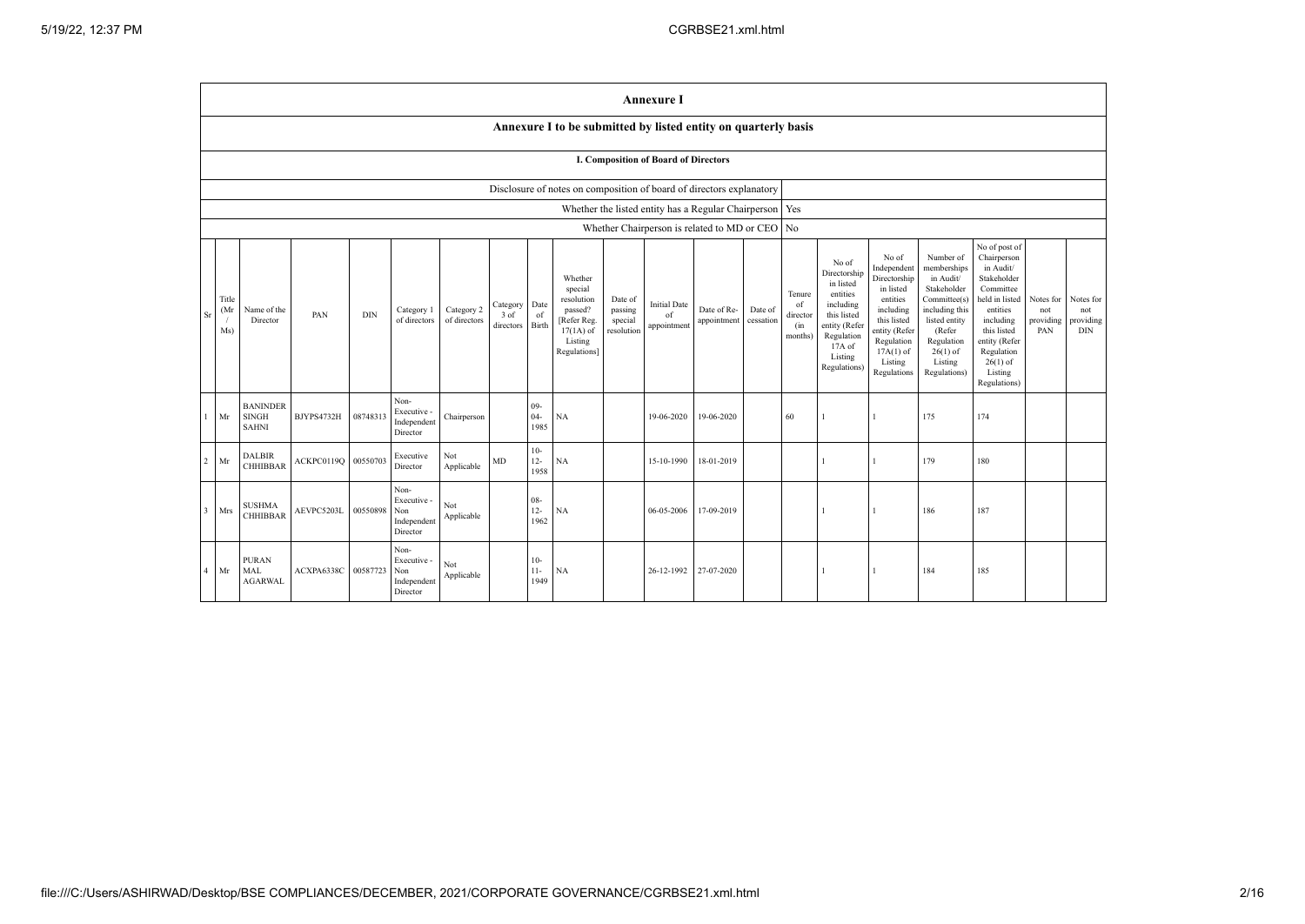|                | <b>I. Composition of Board of Directors</b>         |                                   |                     |            |                                                       |                                        |                   |                          |                                                                                                      |                                             |                                          |                            |                      |                                            |                                                                                                                                                  |                                                                                                                                                                      |                                                                                                                                                                          |                                                                                                                                                                                                            |                                      |                                             |
|----------------|-----------------------------------------------------|-----------------------------------|---------------------|------------|-------------------------------------------------------|----------------------------------------|-------------------|--------------------------|------------------------------------------------------------------------------------------------------|---------------------------------------------|------------------------------------------|----------------------------|----------------------|--------------------------------------------|--------------------------------------------------------------------------------------------------------------------------------------------------|----------------------------------------------------------------------------------------------------------------------------------------------------------------------|--------------------------------------------------------------------------------------------------------------------------------------------------------------------------|------------------------------------------------------------------------------------------------------------------------------------------------------------------------------------------------------------|--------------------------------------|---------------------------------------------|
|                |                                                     |                                   |                     |            |                                                       |                                        |                   |                          | Disclosure of notes on composition of board of directors explanatory                                 |                                             |                                          |                            |                      |                                            |                                                                                                                                                  |                                                                                                                                                                      |                                                                                                                                                                          |                                                                                                                                                                                                            |                                      |                                             |
|                | Whether the listed entity has a Regular Chairperson |                                   |                     |            |                                                       |                                        |                   |                          |                                                                                                      |                                             |                                          |                            |                      |                                            |                                                                                                                                                  |                                                                                                                                                                      |                                                                                                                                                                          |                                                                                                                                                                                                            |                                      |                                             |
| Sr             | Title<br>(Mr<br>Ms)                                 | Name of the<br>Director           | PAN                 | <b>DIN</b> | Category 1<br>of directors                            | Category 2 Category<br>of<br>directors | 3 of<br>directors | Date<br>of<br>Birth      | Whether<br>special<br>resolution<br>passed?<br>[Refer Reg.<br>$17(1A)$ of<br>Listing<br>Regulations] | Date of<br>passing<br>special<br>resolution | <b>Initial Date</b><br>of<br>appointment | Date of Re-<br>appointment | Date of<br>cessation | Tenure<br>of<br>director<br>(in<br>months) | No of<br>Directorship<br>in listed<br>entities<br>including<br>this listed<br>entity (Refer<br>Regulation<br>$17A$ of<br>Listing<br>Regulations) | No of<br>Independent<br>Directorship<br>in listed<br>entities<br>including<br>this listed<br>entity<br>(Refer<br>Regulation<br>$17A(1)$ of<br>Listing<br>Regulations | Number of<br>memberships<br>in Audit/<br>Stakeholder<br>Committee(s)<br>including this<br>listed entity<br>(Refer<br>Regulation<br>$26(1)$ of<br>Listing<br>Regulations) | No of post<br>of<br>Chairperson<br>in Audit/<br>Stakeholder<br>Committee<br>held in listed<br>entities<br>including<br>this listed<br>entity (Refer<br>Regulation<br>$26(1)$ of<br>Listing<br>Regulations) | Notes for<br>not<br>providing<br>PAN | Notes for<br>not<br>providing<br><b>DIN</b> |
| $\overline{5}$ | Mr                                                  | <b>VISHESH</b><br><b>CHHIBBAR</b> | AJQPC3709D          | 03553892   | Non-<br>Executive -<br>Non<br>Independent<br>Director | Not<br>Applicable                      |                   | $31 -$<br>$03 -$<br>1990 | NA                                                                                                   |                                             | 21-03-2016 27-07-2020                    |                            |                      |                                            |                                                                                                                                                  |                                                                                                                                                                      | 181                                                                                                                                                                      | 183                                                                                                                                                                                                        |                                      |                                             |
| 6              | Mr                                                  | <b>NEERAJ</b><br><b>CHHABRA</b>   | ACNPC9864H 07256565 |            | Non-<br>Executive -<br>Independent<br>Director        | Not<br>Applicable                      |                   | $01 -$<br>$09-$<br>1977  | NA                                                                                                   |                                             | 18-01-2019                               | 18-01-2019                 |                      | 60                                         |                                                                                                                                                  |                                                                                                                                                                      | 177                                                                                                                                                                      | 178                                                                                                                                                                                                        |                                      |                                             |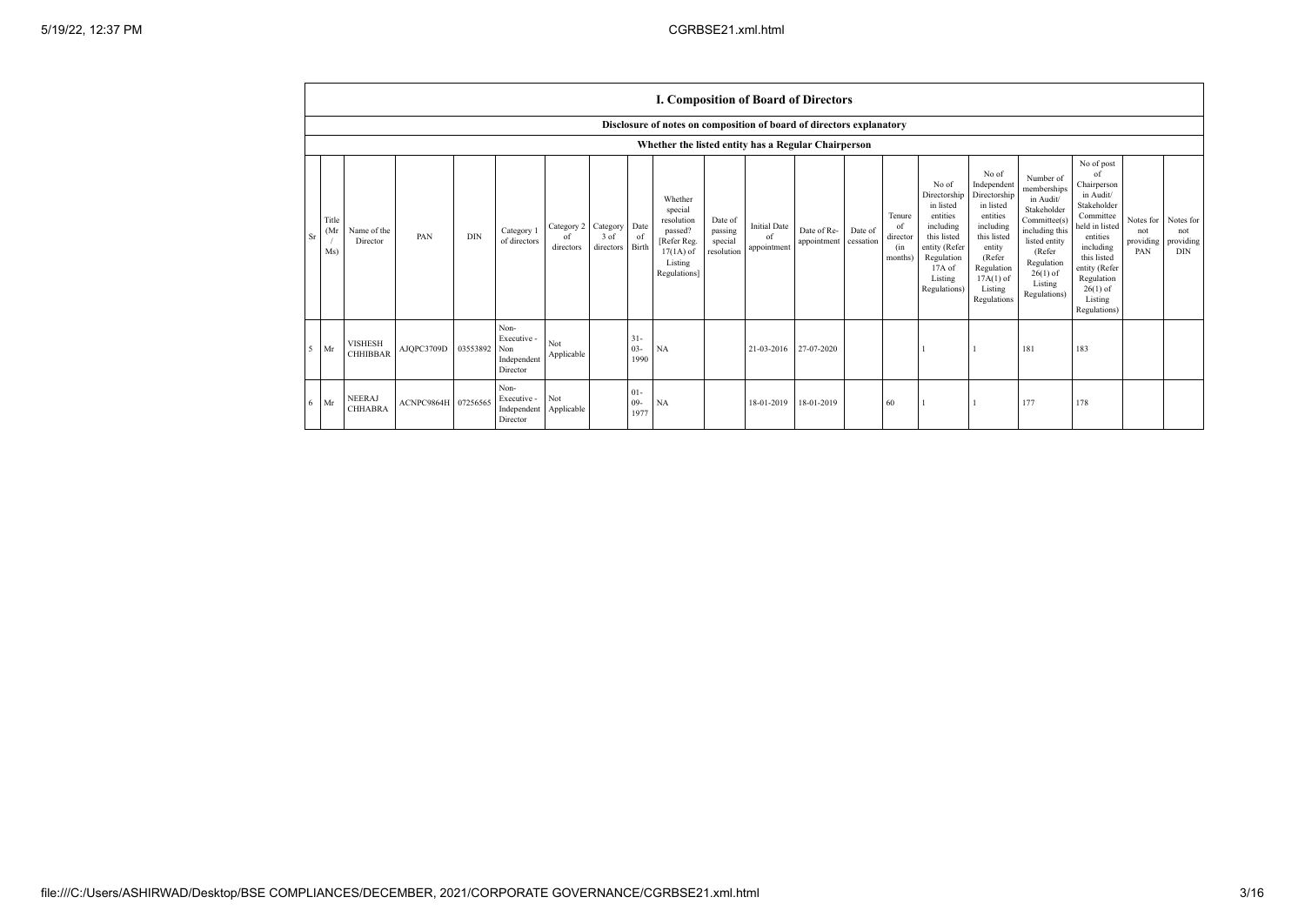|                | <b>Audit Committee Details</b> |                                       |                                                       |                            |                        |                      |         |  |  |  |  |
|----------------|--------------------------------|---------------------------------------|-------------------------------------------------------|----------------------------|------------------------|----------------------|---------|--|--|--|--|
|                |                                |                                       | Whether the Audit Committee has a Regular Chairperson | Yes                        |                        |                      |         |  |  |  |  |
| <b>Sr</b>      | <b>DIN</b><br>Number           | Name of Committee<br>members          | Category 1 of directors                               | Category 2 of<br>directors | Date of<br>Appointment | Date of<br>Cessation | Remarks |  |  |  |  |
|                | 07256565                       | NEERAJ CHHABRA                        | Non-Executive - Independent<br>Director               | Chairperson                | 19-06-2020             |                      |         |  |  |  |  |
| $\overline{2}$ | 00587723                       | PURAN MAL<br>AGARWAL                  | Non-Executive - Non<br>Independent Director           | Member                     | 19-06-2020             |                      |         |  |  |  |  |
|                | 08748313                       | <b>BANINDER SINGH</b><br><b>SAHNI</b> | Non-Executive - Independent<br>Director               | Member                     | 19-06-2020             |                      |         |  |  |  |  |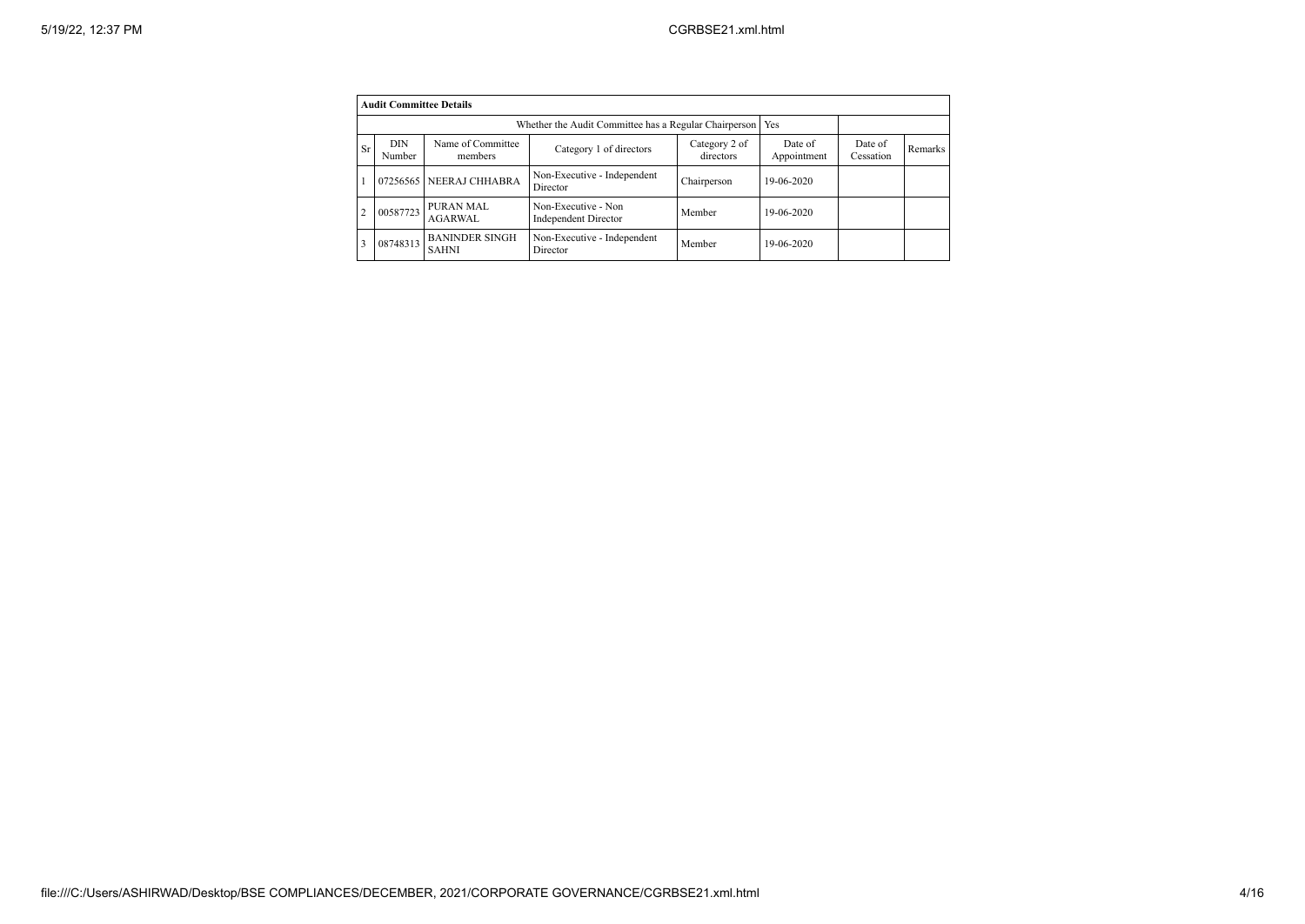|           |                                                                             | Nomination and remuneration committee |                                             |                        |                      |         |  |
|-----------|-----------------------------------------------------------------------------|---------------------------------------|---------------------------------------------|------------------------|----------------------|---------|--|
|           | Whether the Nomination and remuneration committee has a Regular Chairperson | Yes                                   |                                             |                        |                      |         |  |
| <b>Sr</b> | <b>DIN</b><br>Number                                                        | Name of Committee<br>members          | Category 2 of<br>directors                  | Date of<br>Appointment | Date of<br>Cessation | Remarks |  |
|           | 07256565                                                                    | NEERAJ CHHABRA                        | Non-Executive - Independent<br>Director     | Chairperson            | 19-06-2020           |         |  |
|           | 03553892                                                                    | <b>VISHESH</b><br><b>CHHIBBAR</b>     | Non-Executive - Non<br>Independent Director | Member                 | 19-06-2020           |         |  |
|           | 08748313                                                                    | <b>BANINDER SINGH</b><br><b>SAHNI</b> | Non-Executive - Independent<br>Director     | Member                 | 19-06-2020           |         |  |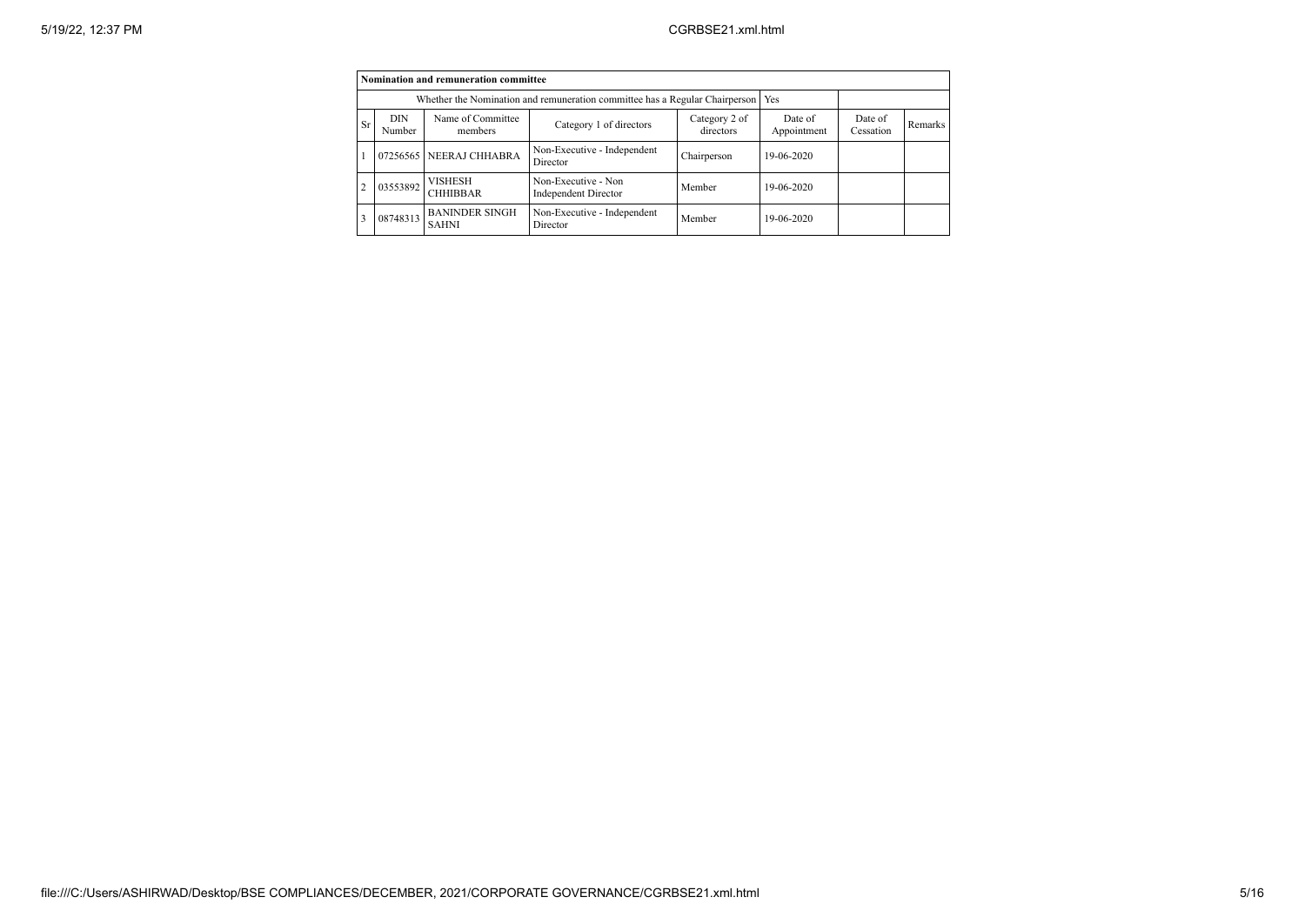|                | <b>Stakeholders Relationship Committee</b>                                                                                              |                                                                               |                                             |             |            |  |         |  |  |  |  |
|----------------|-----------------------------------------------------------------------------------------------------------------------------------------|-------------------------------------------------------------------------------|---------------------------------------------|-------------|------------|--|---------|--|--|--|--|
|                |                                                                                                                                         | Whether the Stakeholders Relationship Committee has a Regular Chairperson Yes |                                             |             |            |  |         |  |  |  |  |
| <b>Sr</b>      | Name of Committee<br><b>DIN</b><br>Date of<br>Category 2 of<br>Category 1 of directors<br>Appointment<br>directors<br>Number<br>members |                                                                               |                                             |             |            |  | Remarks |  |  |  |  |
|                | 00587723                                                                                                                                | PURAN MAL<br><b>AGARWAL</b>                                                   | Non-Executive - Non<br>Independent Director | Member      | 19-06-2020 |  |         |  |  |  |  |
| $\overline{2}$ | 03553892                                                                                                                                | <b>VISHESH</b><br><b>CHHIBBAR</b>                                             | Non-Executive - Non<br>Independent Director | Member      | 19-06-2020 |  |         |  |  |  |  |
| 3              | 08748313                                                                                                                                | <b>BANINDER SINGH</b><br><b>SAHNI</b>                                         | Non-Executive - Independent<br>Director     | Chairperson | 19-06-2020 |  |         |  |  |  |  |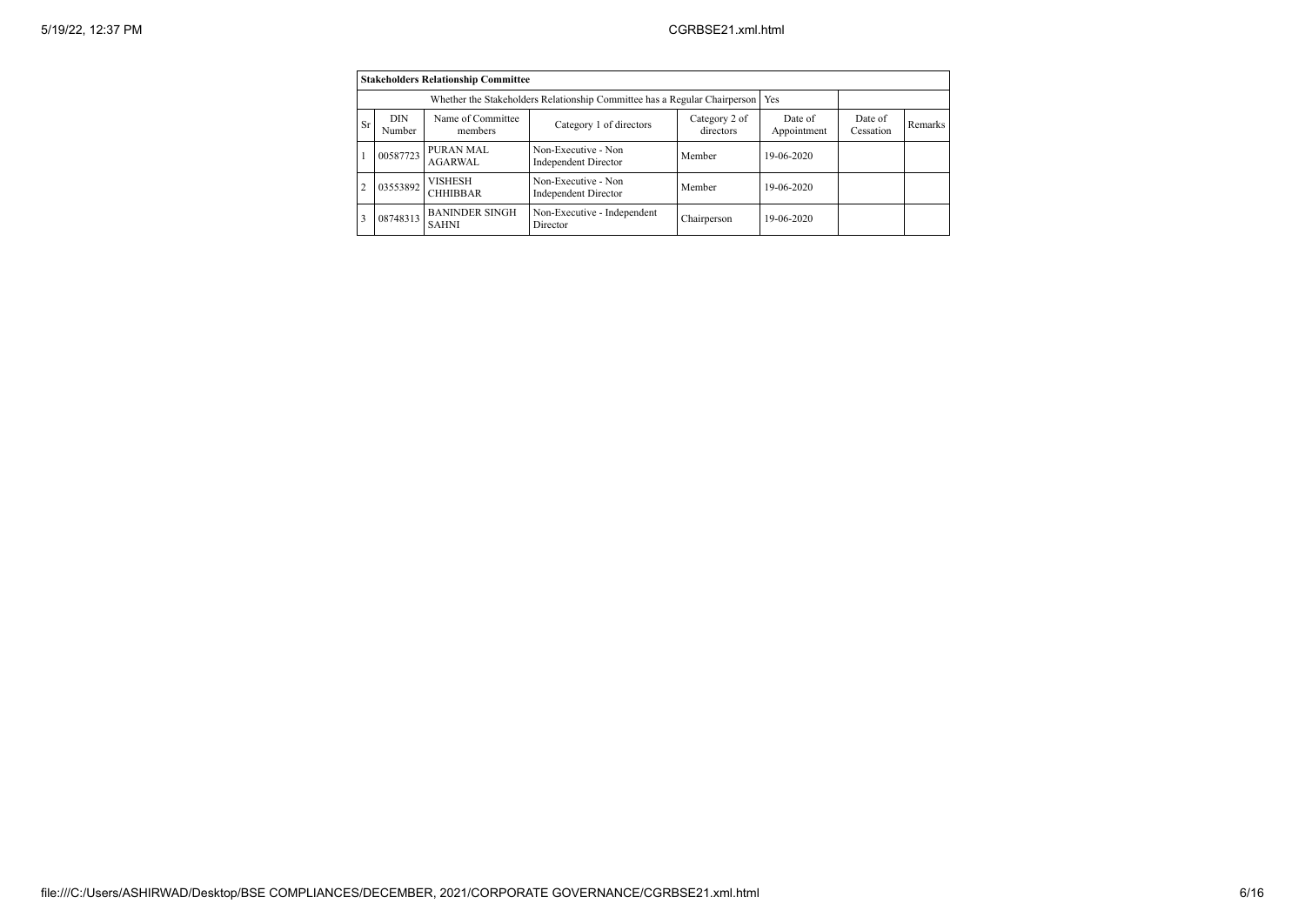| <b>Risk Management Committee</b> |               |                                                                 |                            |                            |                        |                      |         |  |
|----------------------------------|---------------|-----------------------------------------------------------------|----------------------------|----------------------------|------------------------|----------------------|---------|--|
|                                  |               | Whether the Risk Management Committee has a Regular Chairperson |                            |                            |                        |                      |         |  |
| <b>Sr</b>                        | DIN<br>Number | Name of Committee<br>members                                    | Category 1 of<br>directors | Category 2 of<br>directors | Date of<br>Appointment | Date of<br>Cessation | Remarks |  |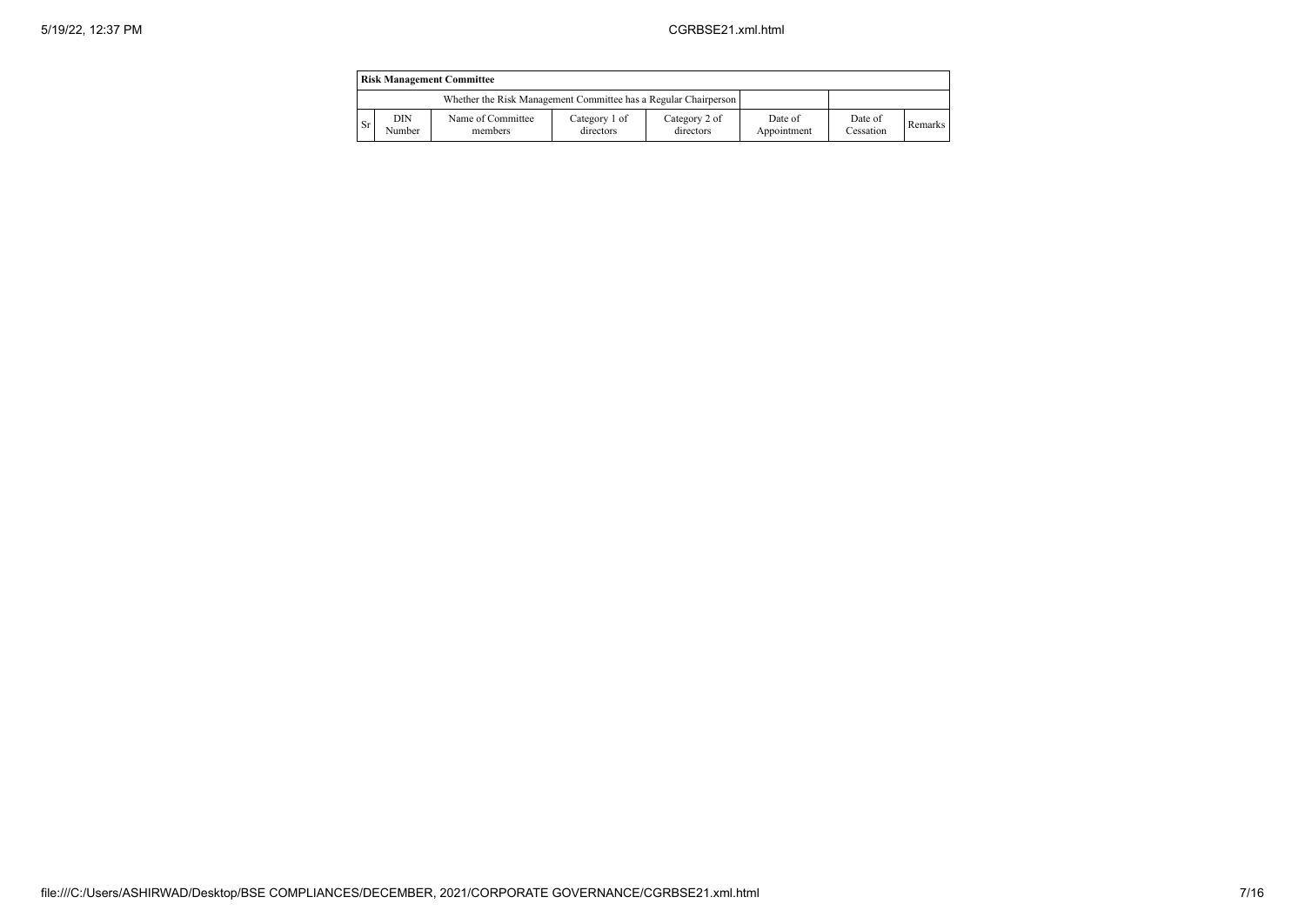|      | Corporate Social Responsibility Committee                                       |                              |                            |                            |                        |                      |                |  |  |
|------|---------------------------------------------------------------------------------|------------------------------|----------------------------|----------------------------|------------------------|----------------------|----------------|--|--|
|      | Whether the Corporate Social Responsibility Committee has a Regular Chairperson |                              |                            |                            |                        |                      |                |  |  |
| ' Sr | DIN<br>Number                                                                   | Name of Committee<br>members | Category 1 of<br>directors | Category 2 of<br>directors | Date of<br>Appointment | Date of<br>Cessation | <b>Remarks</b> |  |  |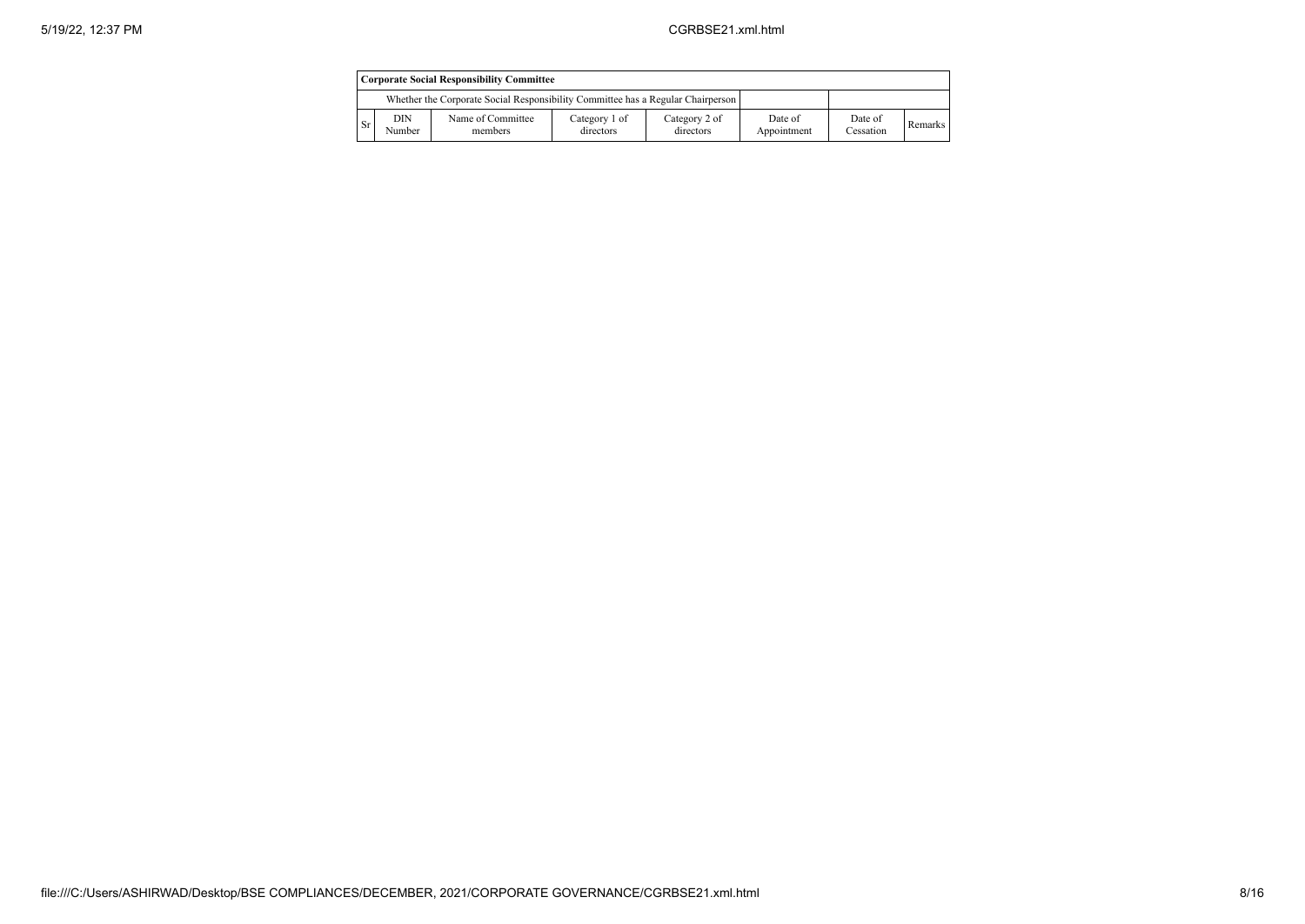| <b>Other Committee</b> |                                                                                                                               |  |  |
|------------------------|-------------------------------------------------------------------------------------------------------------------------------|--|--|
|                        | ST DIN Number Name of Committee members Name of other committee   Category 1 of directors   Category 2 of directors   Remarks |  |  |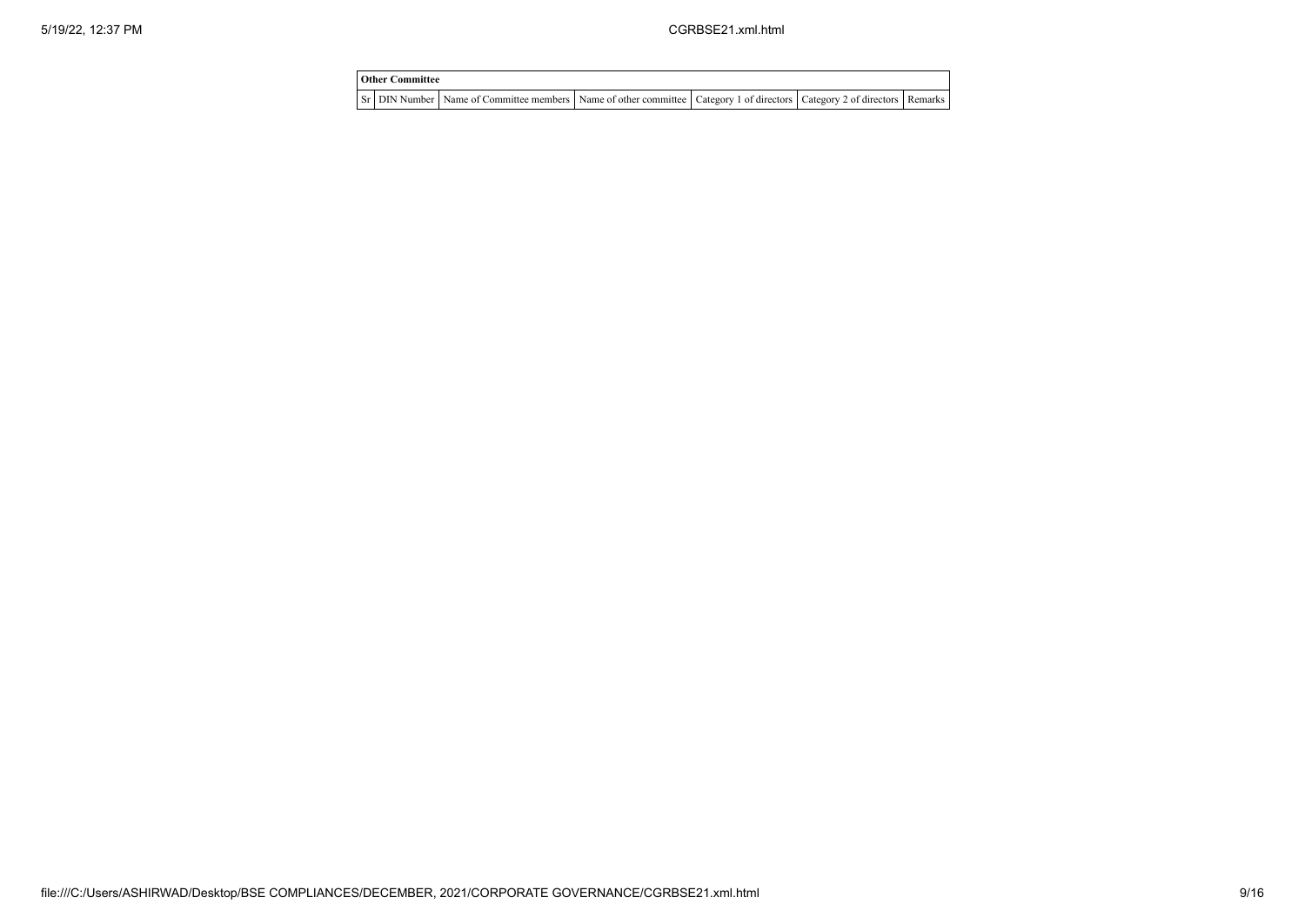## 5/19/22, 12:37 PM CGRBSE21.xml.html

|                |                                                                |                                                                     |                                                                      | <b>Annexure 1</b>                     |                                                     |                                                                                      |                                                                        |
|----------------|----------------------------------------------------------------|---------------------------------------------------------------------|----------------------------------------------------------------------|---------------------------------------|-----------------------------------------------------|--------------------------------------------------------------------------------------|------------------------------------------------------------------------|
|                | <b>Annexure 1</b>                                              |                                                                     |                                                                      |                                       |                                                     |                                                                                      |                                                                        |
|                | <b>III. Meeting of Board of Directors</b>                      |                                                                     |                                                                      |                                       |                                                     |                                                                                      |                                                                        |
|                |                                                                | Disclosure of notes on meeting of<br>board of directors explanatory |                                                                      |                                       |                                                     |                                                                                      |                                                                        |
| Sr             | $Date(s)$ of<br>meeting (if any)<br>in the previous<br>quarter | $Date(s)$ of<br>meeting (if any)<br>in the current<br>quarter       | Maximum gap<br>between any two<br>consecutive (in<br>number of days) | Notes for<br>not<br>providing<br>Date | Whether<br>requirement of<br>Quorum met<br>(Yes/No) | Number of Directors<br>present* (All directors<br>including Independent<br>Director) | No. of<br>Independent<br><b>Directors</b><br>attending the<br>meeting* |
|                | 10-08-2021                                                     |                                                                     |                                                                      |                                       | Yes                                                 | 4                                                                                    | $\overline{2}$                                                         |
| $\overline{c}$ |                                                                | $01 - 11 - 2021$                                                    | 82                                                                   |                                       | Yes                                                 | 4                                                                                    |                                                                        |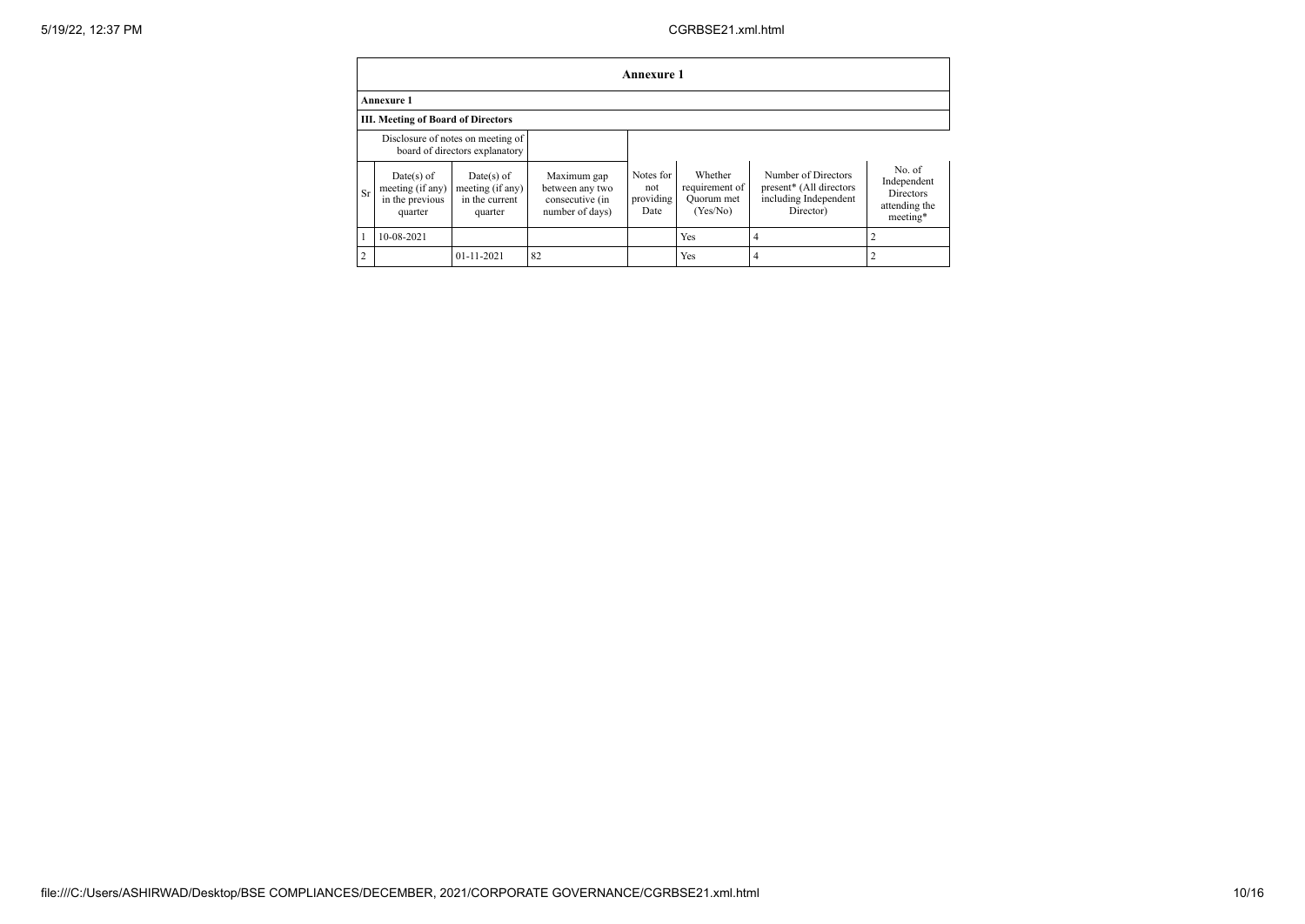|                | <b>Annexure 1</b>                                        |                                                                                                            |                                                                      |                               |                                       |                                                        |                                                                                            |                                                                        |  |  |  |
|----------------|----------------------------------------------------------|------------------------------------------------------------------------------------------------------------|----------------------------------------------------------------------|-------------------------------|---------------------------------------|--------------------------------------------------------|--------------------------------------------------------------------------------------------|------------------------------------------------------------------------|--|--|--|
|                | <b>IV. Meeting of Committees</b>                         |                                                                                                            |                                                                      |                               |                                       |                                                        |                                                                                            |                                                                        |  |  |  |
|                | Disclosure of notes on meeting of committees explanatory |                                                                                                            |                                                                      |                               |                                       |                                                        |                                                                                            |                                                                        |  |  |  |
| Sr             | Name of<br>Committee                                     | $Date(s)$ of meeting (Enter<br>dates of Previous quarter<br>and Current quarter in<br>chronological order) | Maximum gap<br>between any two<br>consecutive (in<br>number of days) | Name of<br>other<br>committee | Reson for<br>not<br>providing<br>date | Whether<br>requirement<br>of Quorum<br>met<br>(Yes/No) | Number of<br>Directors present*<br>(All directors<br>including<br>Independent<br>Director) | No. of<br>Independent<br><b>Directors</b><br>attending the<br>meeting* |  |  |  |
|                | Audit<br>Committee                                       | 10-08-2021                                                                                                 |                                                                      |                               |                                       | Yes                                                    | 3                                                                                          | $\overline{2}$                                                         |  |  |  |
| $\overline{2}$ | Audit<br>Committee                                       | $01 - 11 - 2021$                                                                                           | 82                                                                   |                               |                                       | Yes                                                    | 3                                                                                          | $\overline{2}$                                                         |  |  |  |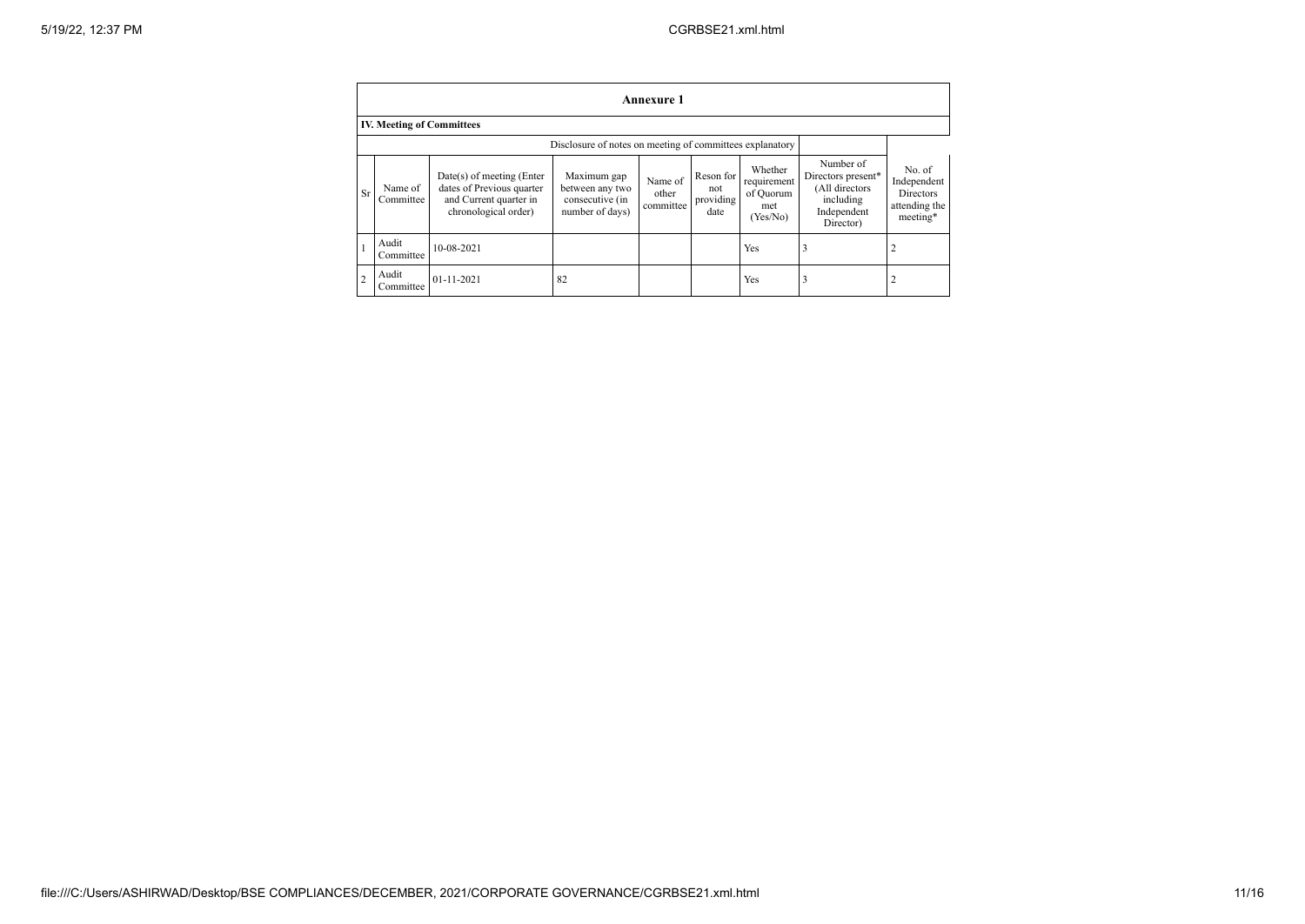|           | Annexure 1                                                                                                |                                  |                                                                    |  |  |  |  |  |  |
|-----------|-----------------------------------------------------------------------------------------------------------|----------------------------------|--------------------------------------------------------------------|--|--|--|--|--|--|
|           | V. Related Party Transactions                                                                             |                                  |                                                                    |  |  |  |  |  |  |
| <b>Sr</b> | Subject                                                                                                   | Compliance status<br>(Yes/No/NA) | If status is "No" details of non-<br>compliance may be given here. |  |  |  |  |  |  |
|           | Whether prior approval of audit committee obtained                                                        | Yes                              |                                                                    |  |  |  |  |  |  |
|           | Whether shareholder approval obtained for material RPT                                                    | <b>NA</b>                        |                                                                    |  |  |  |  |  |  |
|           | Whether details of RPT entered into pursuant to omnibus approval<br>have been reviewed by Audit Committee | Yes                              |                                                                    |  |  |  |  |  |  |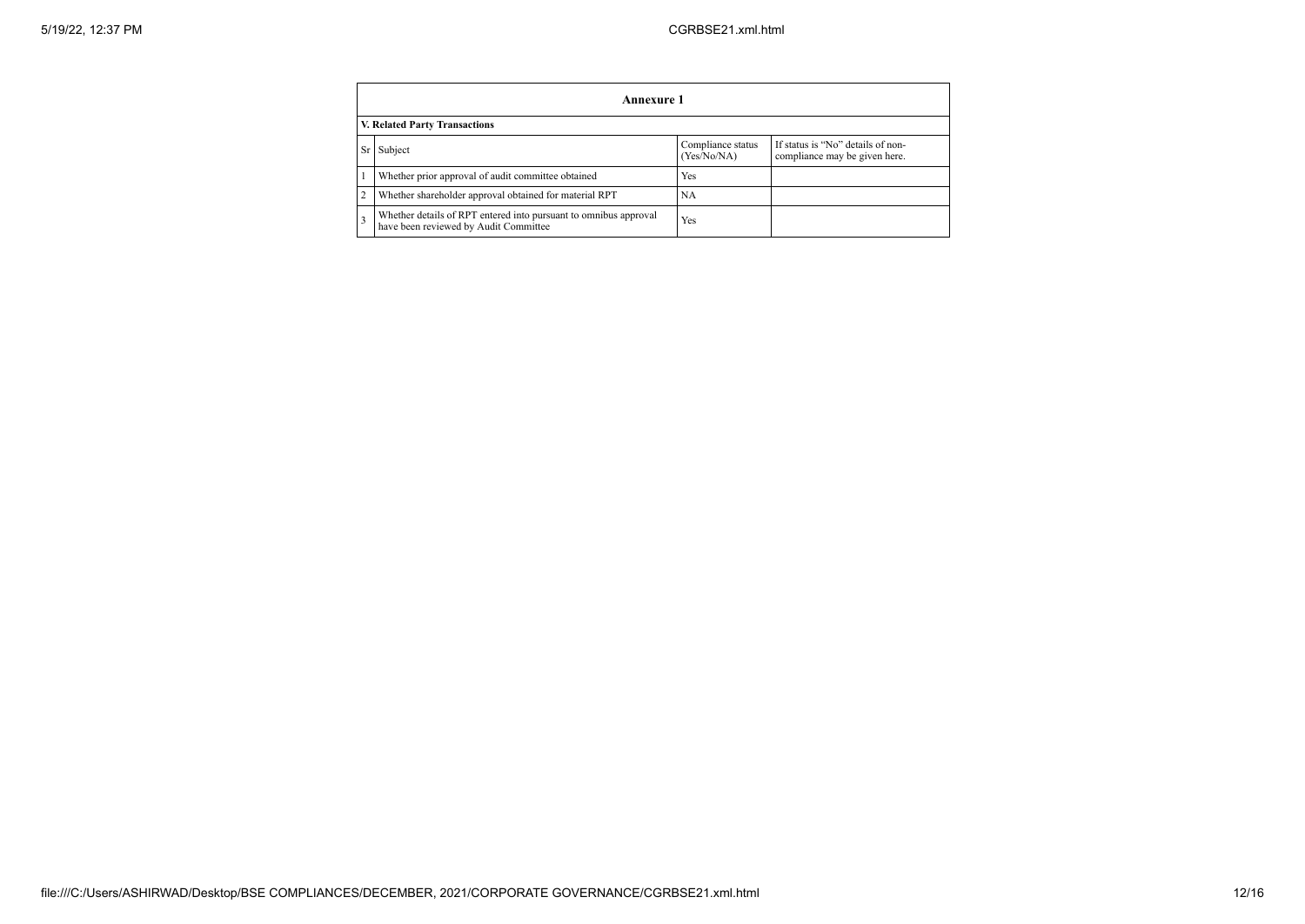| <b>Annexure 1</b>       |                                                                                                                                                                                                                 |                               |  |  |
|-------------------------|-----------------------------------------------------------------------------------------------------------------------------------------------------------------------------------------------------------------|-------------------------------|--|--|
| <b>VI. Affirmations</b> |                                                                                                                                                                                                                 |                               |  |  |
| Sr                      | Subject                                                                                                                                                                                                         | Compliance<br>status (Yes/No) |  |  |
|                         | The composition of Board of Directors is in terms of SEBI (Listing obligations and disclosure requirements)<br>Regulations, 2015                                                                                | Yes                           |  |  |
| $\overline{c}$          | The composition of the following committees is in terms of SEBI(Listing obligations and disclosure requirements)<br>Regulations, 2015 a. Audit Committee                                                        | Yes                           |  |  |
| 3                       | The composition of the following committees is in terms of SEBI(Listing obligations and disclosure requirements)<br>Regulations, 2015. b. Nomination & remuneration committee                                   | Yes                           |  |  |
| 4                       | The composition of the following committees is in terms of SEBI(Listing obligations and disclosure requirements)<br>Regulations, 2015. c. Stakeholders relationship committee                                   | Yes                           |  |  |
| 5                       | The composition of the following committees is in terms of SEBI(Listing obligations and disclosure requirements)<br>Regulations, 2015. d. Risk management committee (applicable to the top 500 listed entities) | <b>NA</b>                     |  |  |
| 6                       | The committee members have been made aware of their powers, role and responsibilities as specified in SEBI<br>(Listing obligations and disclosure requirements) Regulations, 2015.                              | Yes                           |  |  |
|                         | The meetings of the board of directors and the above committees have been conducted in the manner as specified in<br>SEBI (Listing obligations and disclosure requirements) Regulations, 2015.                  | Yes                           |  |  |
| 8                       | This report and/or the report submitted in the previous quarter has been placed before Board of Directors.                                                                                                      | Yes                           |  |  |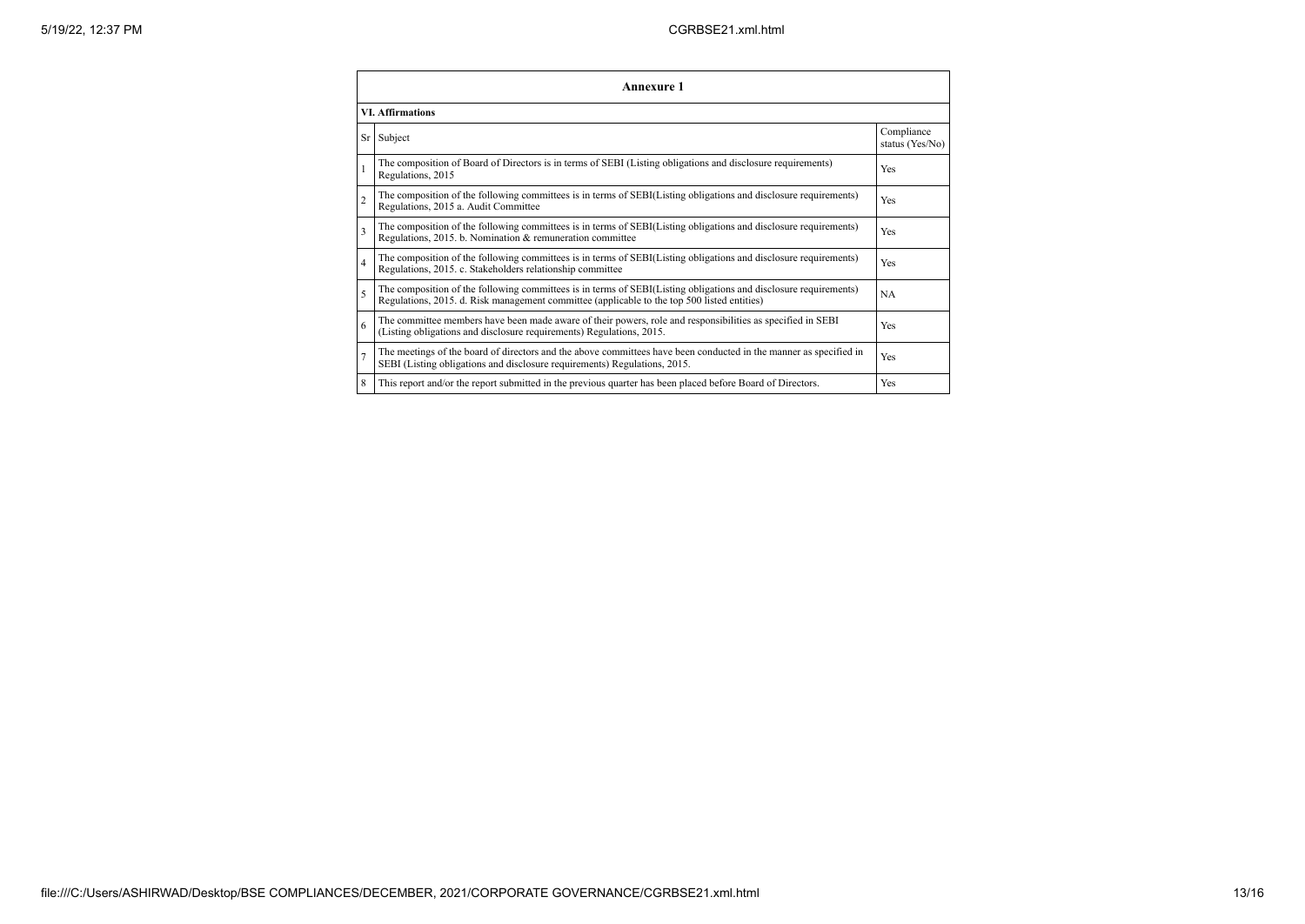| Annexure 1 |                   |                                          |  |
|------------|-------------------|------------------------------------------|--|
| Sr         | Subject           | Compliance status                        |  |
|            | Name of signatory | ANAMIKA SINHA ROY                        |  |
|            | Designation       | Company Secretary and Compliance Officer |  |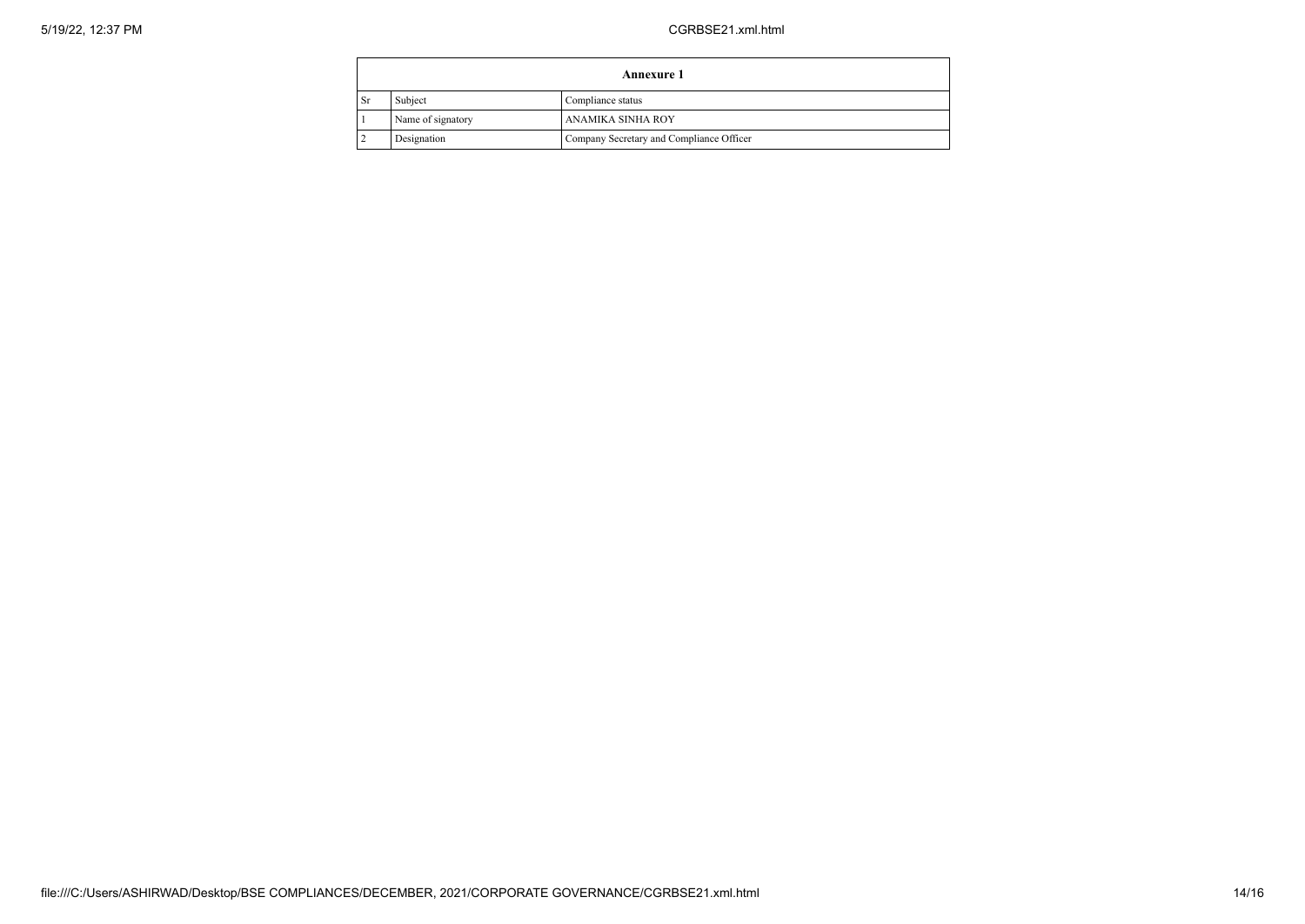| <b>Signatory Details</b> |                                          |  |
|--------------------------|------------------------------------------|--|
| Name of signatory        | ANAMIKA SINHA ROY                        |  |
| Designation of person    | Company Secretary and Compliance Officer |  |
| Place                    | <b>KOLKATA</b>                           |  |
| Date                     | $31 - 12 - 2021$                         |  |